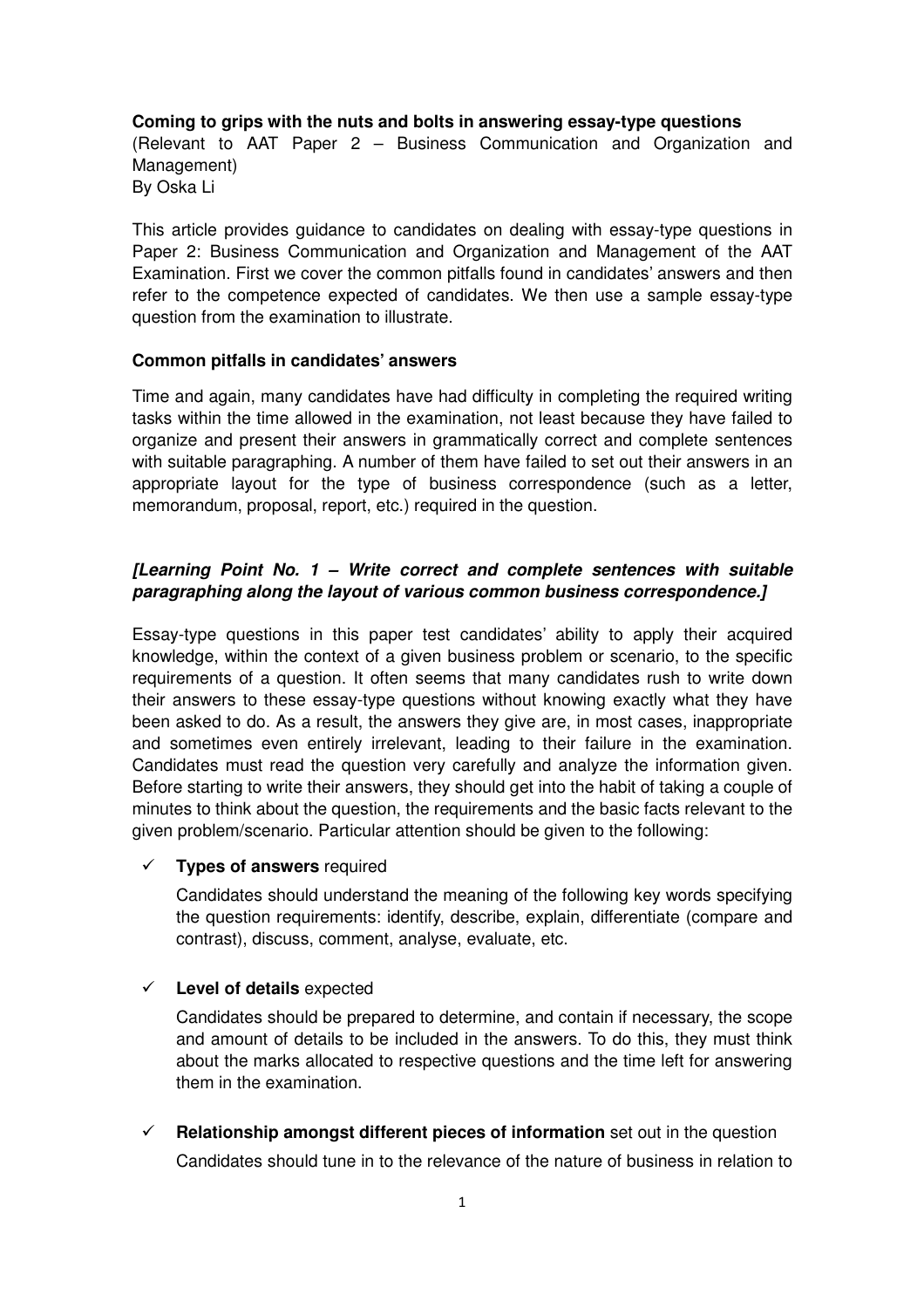the problem/scenario presented in the question, the role asked to be assumed (e.g. in the capacity as the human resources manager, finance manager, etc.) vis-à-vis the audience / addressee(s) (e.g. the board of directors, staff members, supplier(s), customer(s) etc.) when answering the question, and the time scale and urgency of the problem / scenario being referred to. This helps candidates stay focused on the question's main theme and identify the key issues to be covered in their answers.

# **Relevance of the concepts and theories** to be applied to the given problem or scenario

Only material which is explicitly asked for and / or directly applicable to the given problem / scenario should be cited as answers. To avoid giving superfluous answers, which score no marks, candidates should be clear about the substance of concepts and theories and their applicability. Simply reproducing relevant definitions and descriptions stated in the study text without proper explanations as to how they can be applied to the situation is usually insufficient and leads to loss of marks.

# **[Learning Point No. 2 – Spare a minute or two to think about the specific requirements of a question before putting down your answers in writing.]**

The most common weakness among those who performed poorly in Paper 2 has been that they fail to finish studying the whole syllabus adequately. From reviewing past examination papers, candidates should be aware that questions are always include elements of the whole syllabus. Candidates invariably lose marks if they miss any part of the syllabus from their studies. In particular, a large number of candidates focus narrowly on business communication (BC) topics without paying the same attention to Organization and Management (O&M). They seem to think that with their English writing skills and BC knowledge, which they consider to be fairly good, they will be able to pass even if they do not attempt all O&M questions. The plain fact is that such an approach generally leads to failure.

Candidates should note that the O&M part usually accounts for about one third of the overall mark in each of the three sections of the paper. Without an understanding of the basic knowledge of O&M concepts and theories covered in the syllabus, they will find it hard to give correct answers to questions on O&M issues. This not only causes them to lose marks in the multiple-choice section and the compulsory short answer section, but also adversely impacts on their performance in the essay-type section. Even though they only have to answer two out of three optional essay-type questions, these questions may incorporate both BC and O&M issues. Candidates who fail to answer the O&M part will have a chance of losing one-third of the marks allocated for the question. In other words, unless they perform brilliantly in all BC questions, their chance of passing in the essay-type questions section is remote.

# **[Learning Point No. 3 – Be acquainted with all key concepts covered in the syllabus and prepare adequately for questions on O&M. ]**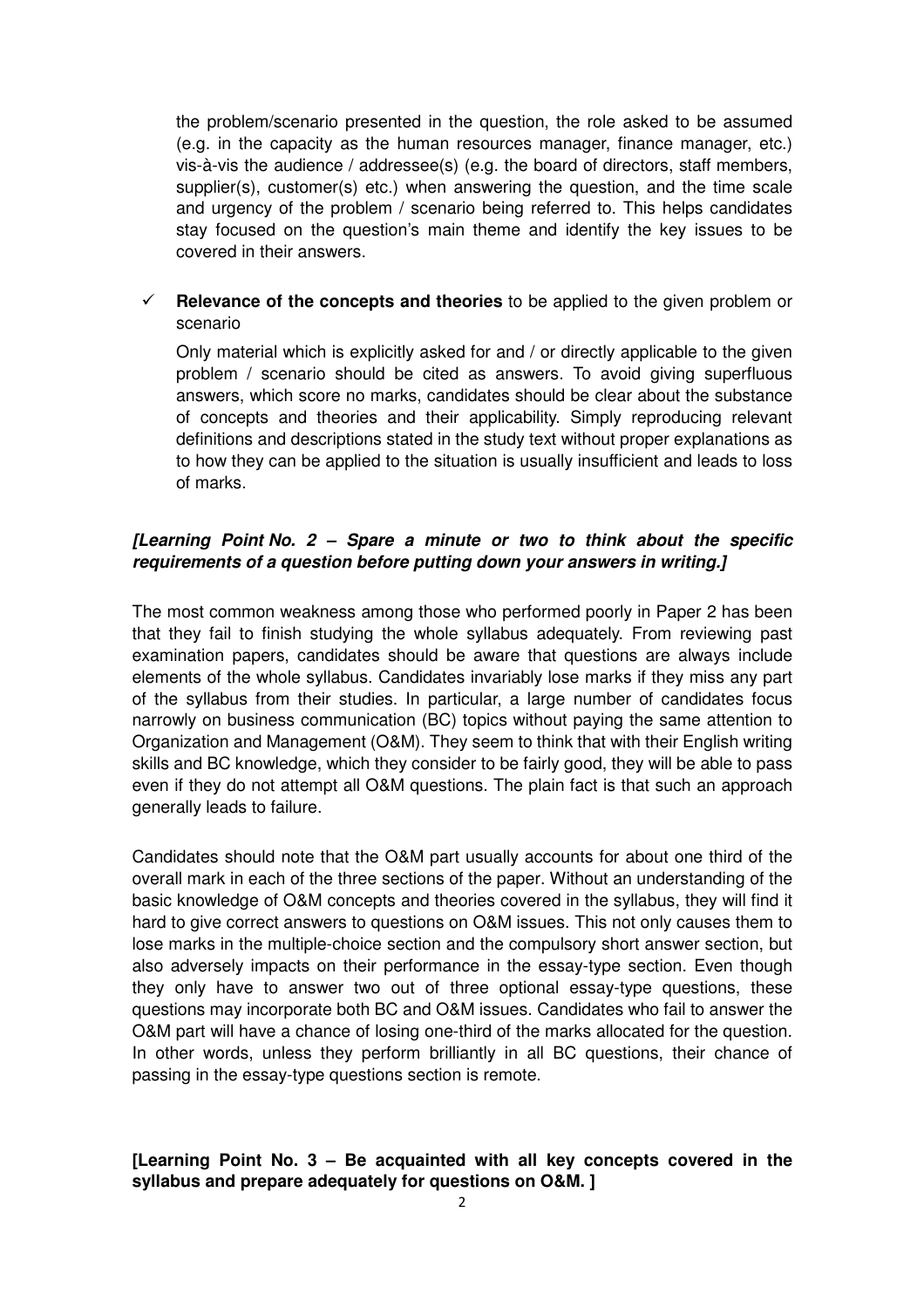## **A sample question testing both BC and O&M**

Candidates may be asked to complete a business writing task and elaborate on an O&M topic with examples. A typical scenario is given in the following essay-type question:

You are Billy Chan, marketing manager of Happy Face, a renowned chain store selling confectionery such as sweets and chocolates in Hong Kong. There are about 100 confectionery items and all of them are freshly imported from Europe. Each of these items is specially blended and flavoured to suit the tastes and preference of customers in Hong Kong. Happy Face has earned a good reputation for selling a wide choice of well-liked gifts, not only for children, but also for colleagues, friends and family members. Since last summer, Happy Face has formed a fan club to foster customers' loyalty. So far, about 1,000 customers have joined the fan club as members.

To celebrate the first anniversary of the club, Happy Face plans to offer new confectionary items at a special discount to club members with a view to enhancing the goodwill of the company and increasing sales.

### **REQUIRED**

To get the plan moving, the general manager asks you to do the following:

**(a) Write the sales letter in your capacity as the marketing manager of Happy Face informing members of the good news. Your letter should attract readers' attention and encourage them to make orders. You may add any relevant information where necessary.** 

**(17 marks)** 

**(b) Name and explain the four Ps in Happy Face and, in respect of each of these Ps, suggest an area for improvement.** 

**(8 marks)** 

**(Total: 25 marks)** 

After spending some minutes to read and mull over the narrative and requirements of the above question, candidates should understand that they need to:

- $\blacktriangleright$  complete the required sales letter and give advice on marketing management issues in the role of the marketing manager of a well-established retail business selling one single product (confectionery) mainly for gift-giving purposes;
- $\blacktriangleright$  employ some of the common strategies, as illustrated in the study text, to arouse readers' attention and create an incentive to buy when writing the sales letter, e.g. by asking a question, putting forth an offer subject to certain conditions, etc.; and
- > think of relevant examples of possible improvement areas with reference to the